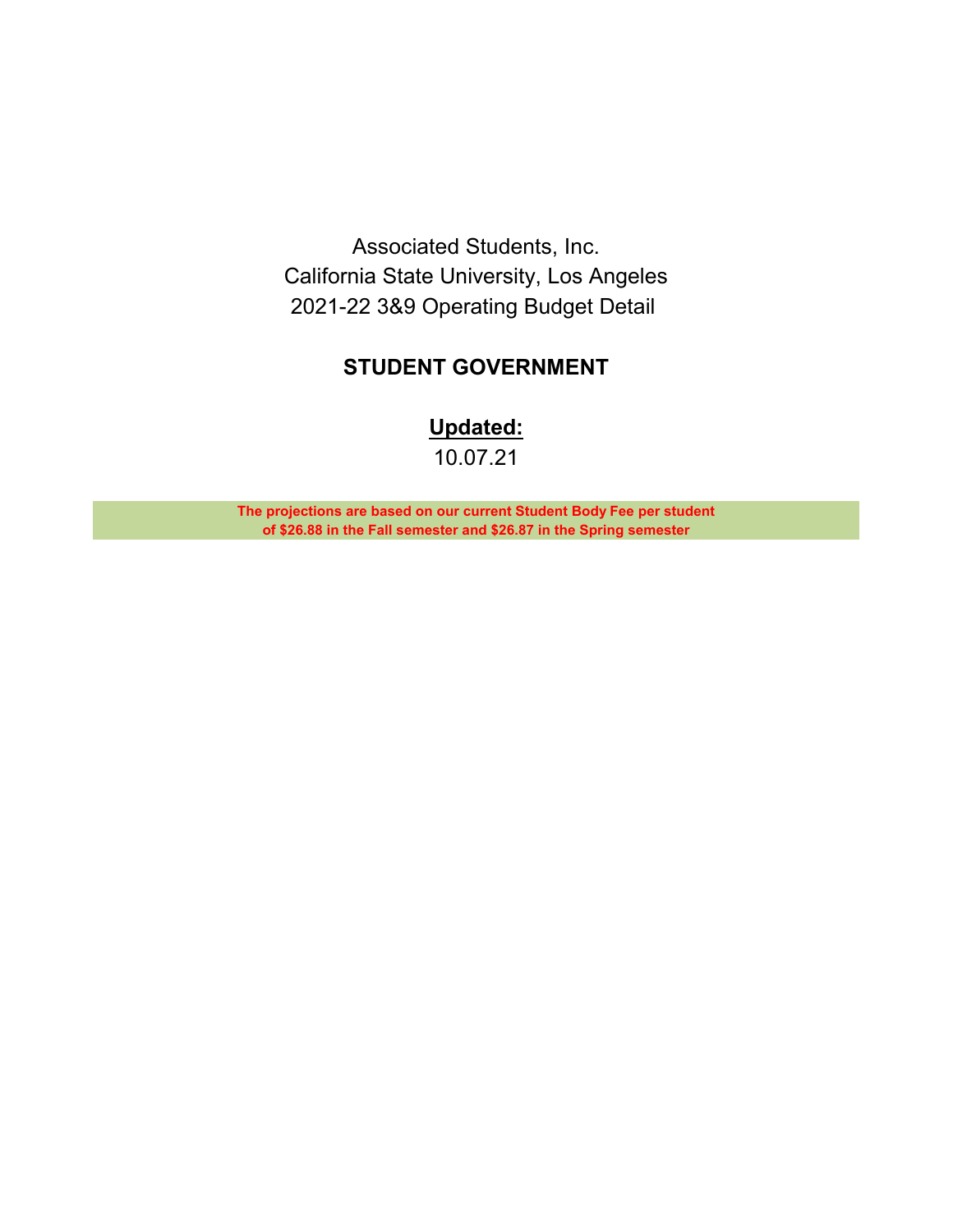### MARKETING, ADVERTISEMENT, & HOSPITALITY

**Account 660017 00001 783000**

#### Student Government Advertisement

| ASI Marketing colatateral flyers, brochures, postcards, Business Cards |                        | 3.000 |
|------------------------------------------------------------------------|------------------------|-------|
| T-Shirts, Banners/Pens/Etc.                                            |                        | 1.200 |
| Signage (Banners, Promotions, Etc)                                     |                        |       |
|                                                                        | Marketing Sub-total \$ | 4.200 |

| <b>HOSPITALITY</b>                    |                        |                       |                           |           |
|---------------------------------------|------------------------|-----------------------|---------------------------|-----------|
| <b>Board Meetings</b>                 | Fall Meetings Meetings | Amount                |                           | Total     |
| <b>Finance Committee Meetings</b>     |                        |                       |                           |           |
| <b>Budget Planning Meetings</b>       |                        |                       |                           |           |
| <b>Budget Town Hall Meetings</b>      |                        |                       |                           |           |
| Shared Governance Committee Meetings  |                        |                       |                           |           |
| Legislative Affairs & Lobby Corp      |                        |                       |                           |           |
| Cabinet of College Reps               |                        |                       |                           |           |
| Funding Sub-Committee                 |                        |                       |                           |           |
| <b>Cabinet of Commissioners</b>       |                        |                       |                           |           |
| <b>Environmental Policy Committee</b> |                        |                       |                           |           |
| <b>Bylaws and JRC Committee</b>       |                        |                       |                           |           |
| Personnel and Executive Committee     |                        |                       |                           |           |
| Strategic Planning & Ad Hoc Committee |                        | Hospitality Sub-total | $\overline{\mathcal{S}}$  | 2,500     |
|                                       |                        |                       |                           |           |
| <b>Meeting Room Reservations</b>      |                        |                       | $\boldsymbol{\mathsf{S}}$ | 4,000     |
| <b>Grand Total</b>                    |                        |                       | $\mathbb{S}$              | 10,700.00 |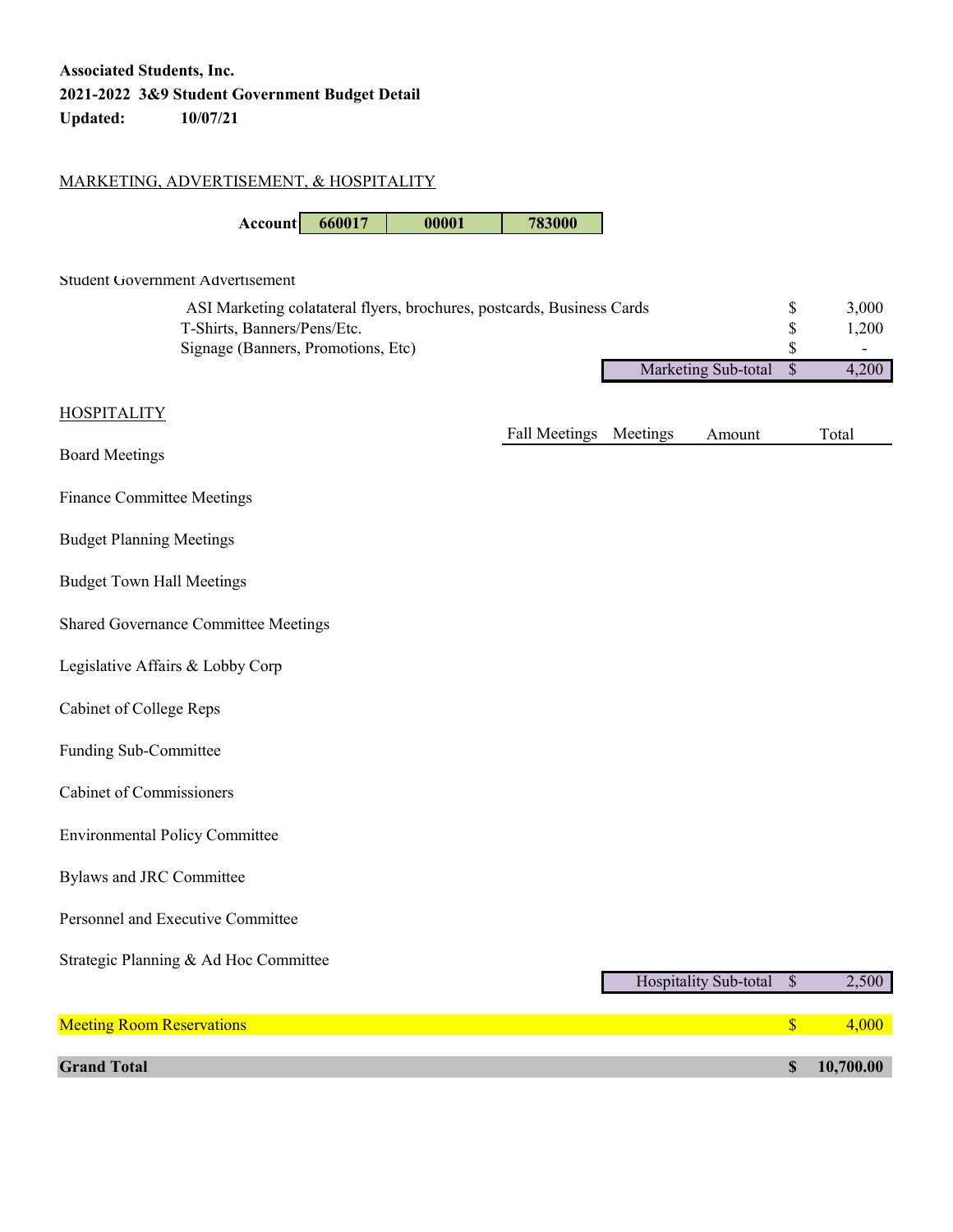#### **CSSA Student Travel**

| 606800<br>Account<br>00001<br>783000<br>2071                                                   |                          |                |
|------------------------------------------------------------------------------------------------|--------------------------|----------------|
| 3 Travelers                                                                                    |                          |                |
| ASI President & VPEAA<br><b>AIR</b>                                                            |                          |                |
| <b>CSSA School Meetings - 5 per year</b>                                                       | Per Trip                 |                |
| - Registration Fee (\$100 x 3 people) X 5 trips<br>1,500<br>\$                                 | \$                       | 300            |
| - Hotel rate (\$200 per day x 2 day x 2 rooms) X 5 trips<br>\$<br>4,000                        | \$                       | 800            |
| - Per diem (1 lunch $@16 \& 2$ dinners $@24 \times 2$ days x 3 people) X 5 trip<br>960<br>\$   | \$                       | 192            |
| - Airfare & Car Rental (\$250 X 3 people) $X$ 5 + \$150 x 5 trips<br>4,500<br>\$               | \$                       | 900            |
| $\overline{\$}$<br>$\overline{10,960}$                                                         | \$                       | 2,192          |
| 4 Travelers                                                                                    |                          |                |
| <b>DRIVE</b><br>ASI President & VPEAA                                                          |                          |                |
| <b>CSSA School Meetings - 5 per year</b>                                                       | Per trip                 |                |
| - Registration Fee (\$100 x 4 people) X 5 trips<br>\$<br>2,000                                 | \$                       | 400            |
| - Hotel rate (\$200 per day x 2 day x 3 rooms) X 5 trips<br>\$<br>6,000                        | \$                       | 1,200          |
| \$<br>400<br>- Mileage \$.54                                                                   | \$                       | 80             |
| - Per diem (1 lunch $@16 \& 2$ dinners $@24 \times 2$ days x 4 people) X 5 trip<br>1,280<br>\$ | \$                       | 256            |
| - Rental Car (\$80) X 5 trips X 3 days<br>1,200<br>\$                                          | \$                       | 240            |
| $\overline{\mathbb{S}}$<br>10,880                                                              | $\overline{\mathbb{S}}$  | 2,176          |
| <b>Lobby Visits - VPEAA &amp; Approved Lobby Corp Member</b>                                   |                          |                |
| $\mathbb S$<br><b>Local Visits</b><br>200                                                      |                          |                |
| \$100.00<br>- Mileage \$.54<br>Fall                                                            |                          |                |
| \$100.00<br>Spring                                                                             |                          |                |
| <b>Sacramento, CA - Fall &amp; Spring</b>                                                      |                          |                |
| <b>VPEAA &amp; Approved Lobby Corp Member(s)</b>                                               |                          |                |
| 200<br>- Per diem (\$50 per day x 2 days x 2 people) X 1<br>\$                                 |                          |                |
| \$<br>- Airfare (\$250 X 2 people) X 1<br>500                                                  |                          |                |
| $\overline{\mathbb{S}}$<br>700                                                                 |                          |                |
| <b>CHESS XVI, Sacramento, CA - Dates TBD - VPEAA &amp; Approved Lobby Corp Member(s)</b>       |                          |                |
| CHESS Conference - Sacramento, CA (6 students)                                                 |                          |                |
| - Registration (\$150 X 6 students)                                                            | \$                       | 900            |
| - Airfare (\$200 X 6 students)                                                                 | \$                       | 1,200          |
| - Per diem (Lunch /Dinner (2) X 6 students)                                                    | \$                       | 660            |
| - Hotel (\$200 per night X 3 nights) X 3 rooms)                                                | \$                       | 1,800          |
| - Rental Car $(\$360 x 1)$                                                                     | \$                       | 360            |
| Total                                                                                          | $\overline{\mathcal{S}}$ | 4,920          |
| <b>Civic Learning Democratic Engagement</b>                                                    |                          |                |
| - 4 students                                                                                   | \$                       | 4,000          |
| Total                                                                                          | \$                       | 4,000          |
| Leadership Development Conferences - Panetta Institute Travel Total                            | \$                       | 1,000          |
| <b>Grand Total</b>                                                                             |                          | \$32,660.00    |
|                                                                                                |                          | \$ (16,330.00) |
|                                                                                                |                          | \$16,330.00    |
|                                                                                                |                          |                |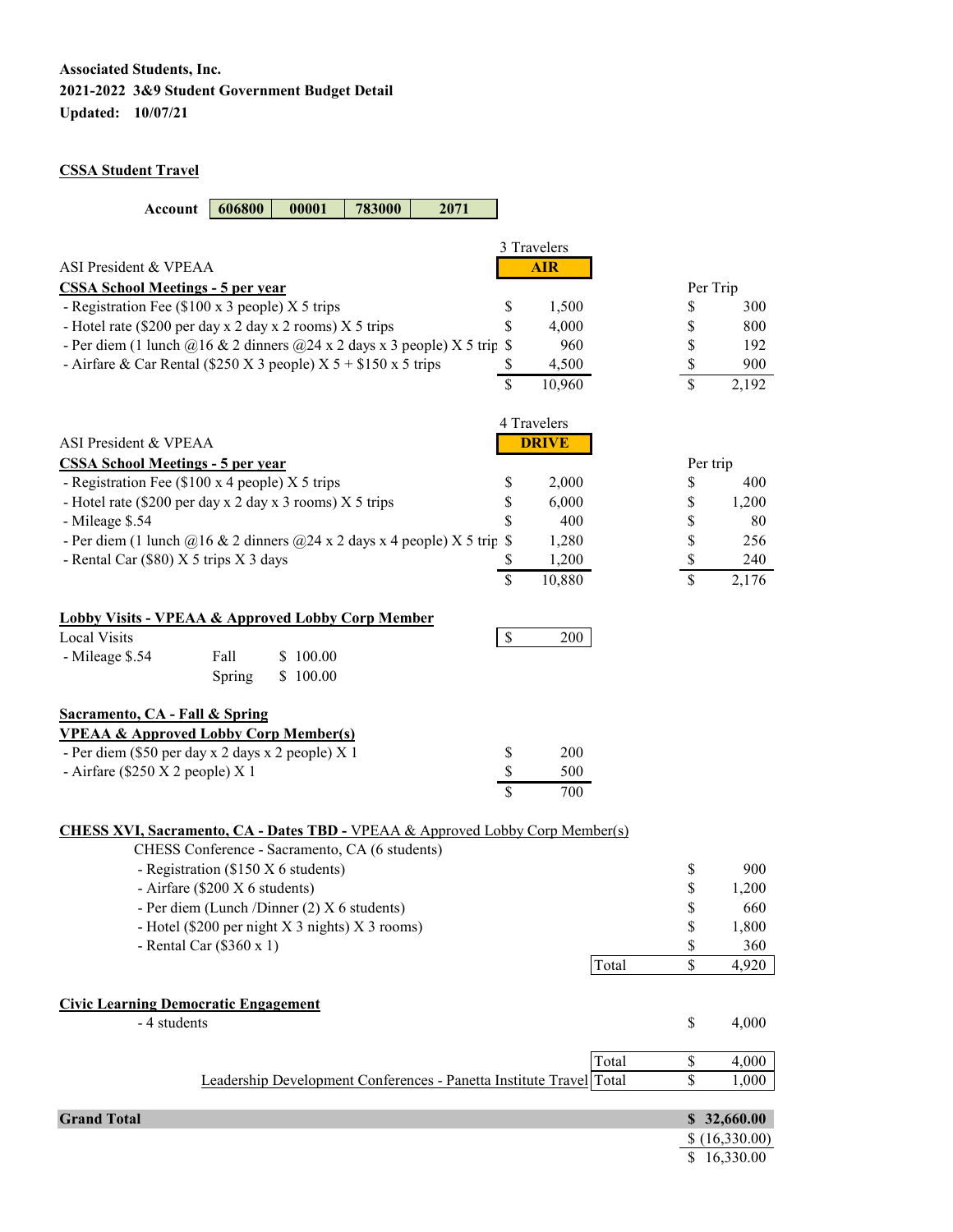### **ASI PRESIDENT'S BUDGET**

| Hospitality            | 660017 | 00001 | 785000 | 100  |
|------------------------|--------|-------|--------|------|
| Leadership Development |        | 00001 | 785000 |      |
| Supplies               |        | 00001 | 785000 |      |
| Programming            | 660965 | 00001 | 785000 | 000, |
|                        |        |       |        |      |

**Grand Total \$1,100.00 \$1,100.00**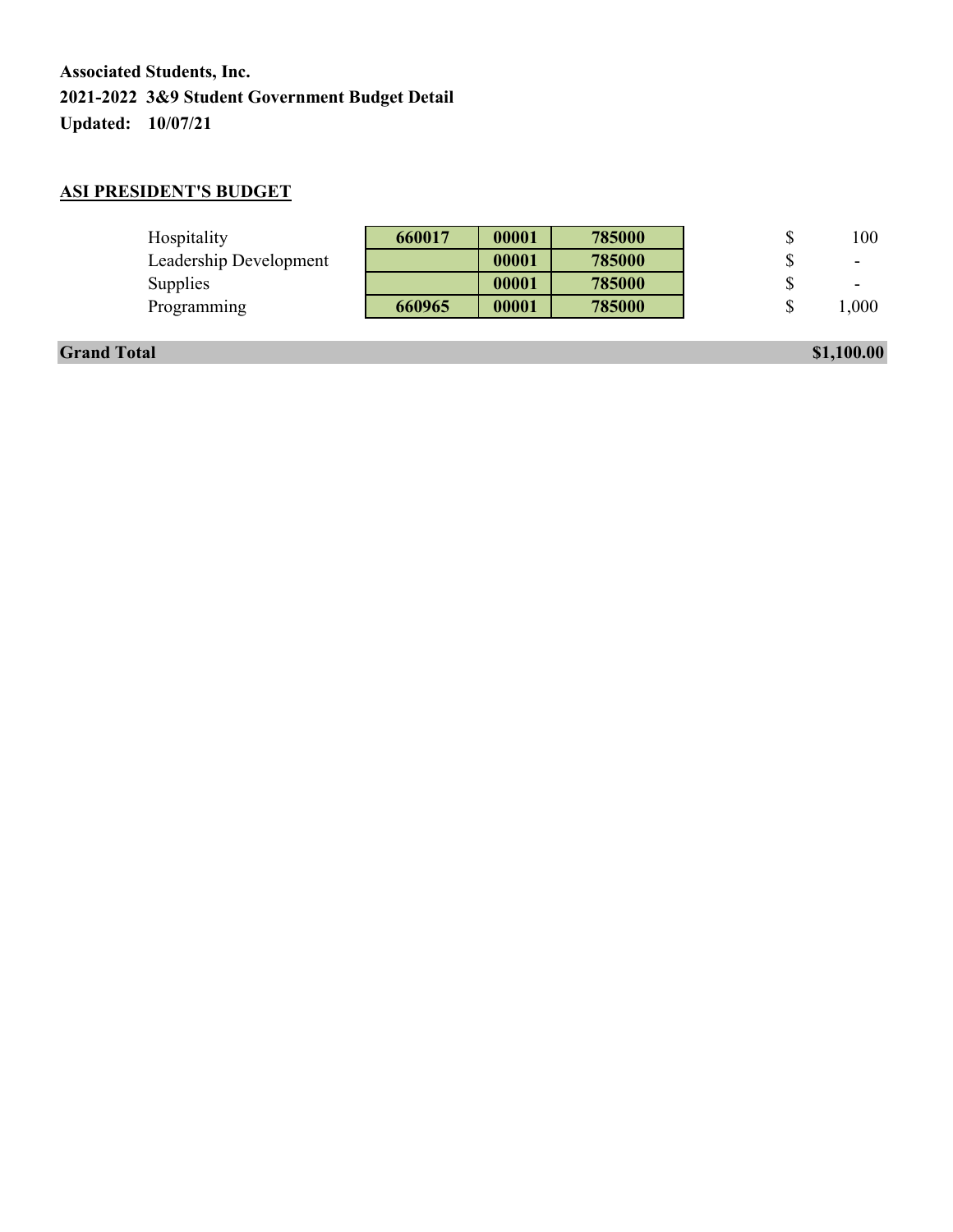### **LEADERSHIP DEVELOPMENT & RECOGNITION**

*Specialized Training* 

**Account 660009 00001 783000**

|                     | Board of Director Transition Training (May)                  |       |        |      |                | \$<br>870.00   |
|---------------------|--------------------------------------------------------------|-------|--------|------|----------------|----------------|
|                     | 660009                                                       | 00001 | 783000 | 2040 |                |                |
| - Supplies          |                                                              |       |        |      | \$<br>390.00   |                |
|                     | - Hospitality (Lunch) for 25 students                        |       |        |      | \$<br>480.00   |                |
|                     |                                                              |       |        |      |                |                |
|                     | Executive Officer and Summer Training (June - July 2020)     |       |        |      |                | \$<br>775.00   |
|                     | 660009                                                       | 00001 | 783000 | 2040 |                |                |
| - Supplies          |                                                              |       |        |      | \$<br>150.00   |                |
|                     | - Hospitality (Lunch)                                        |       |        |      | \$<br>625.00   |                |
|                     | - Accountant Training                                        |       |        |      | \$             |                |
| - HR Training       |                                                              |       |        |      | \$             |                |
| - Legal Training    |                                                              |       |        |      | \$             |                |
|                     |                                                              |       |        |      |                |                |
|                     | Inauguration (August)                                        |       |        |      |                | \$<br>3,500.00 |
|                     | 660009                                                       | 00001 | 783000 | 2044 |                |                |
| - Food              |                                                              |       |        |      | \$2,500.00     |                |
| - Decorations       |                                                              |       |        |      | \$<br>500.00   |                |
| - Invitations       |                                                              |       |        |      | \$<br>500.00   |                |
|                     |                                                              |       |        |      |                |                |
|                     | Board of Director Retreat & Training (Dates August - 3 Days) |       |        |      |                | \$<br>3,250.00 |
|                     | 660009                                                       | 00001 | 783000 | 2040 |                |                |
| - Transportation    |                                                              |       |        |      | \$             |                |
| - Supplies          |                                                              |       |        |      | \$<br>1,000.00 |                |
|                     | - Location (Room & Board)                                    |       |        |      | \$             |                |
| - Retreat Insurance |                                                              |       |        |      | \$             |                |
| - Food              |                                                              |       |        |      | \$<br>750.00   |                |
|                     | - Speakers or Training (i.e. rope course)                    |       |        |      | \$1,500.00     |                |
|                     |                                                              |       |        |      |                |                |
|                     | Midyear Training (Winter Break)                              |       |        |      |                | \$<br>4,625.00 |
|                     | 660009                                                       | 00001 | 783000 | 2041 |                |                |
|                     | - Hospitality (Breakfast/Lunch/Dinner) for 45 students       |       |        |      | \$<br>1,125.00 |                |
| - Transportation    |                                                              |       |        |      | \$             |                |
| - Food              |                                                              |       |        |      | \$             |                |
| - Room rental cost  |                                                              |       |        |      | \$<br>500.00   |                |
| - Supplies          |                                                              |       |        |      | \$1,500.00     |                |
| - Speaker           |                                                              |       |        |      | \$1,500.00     |                |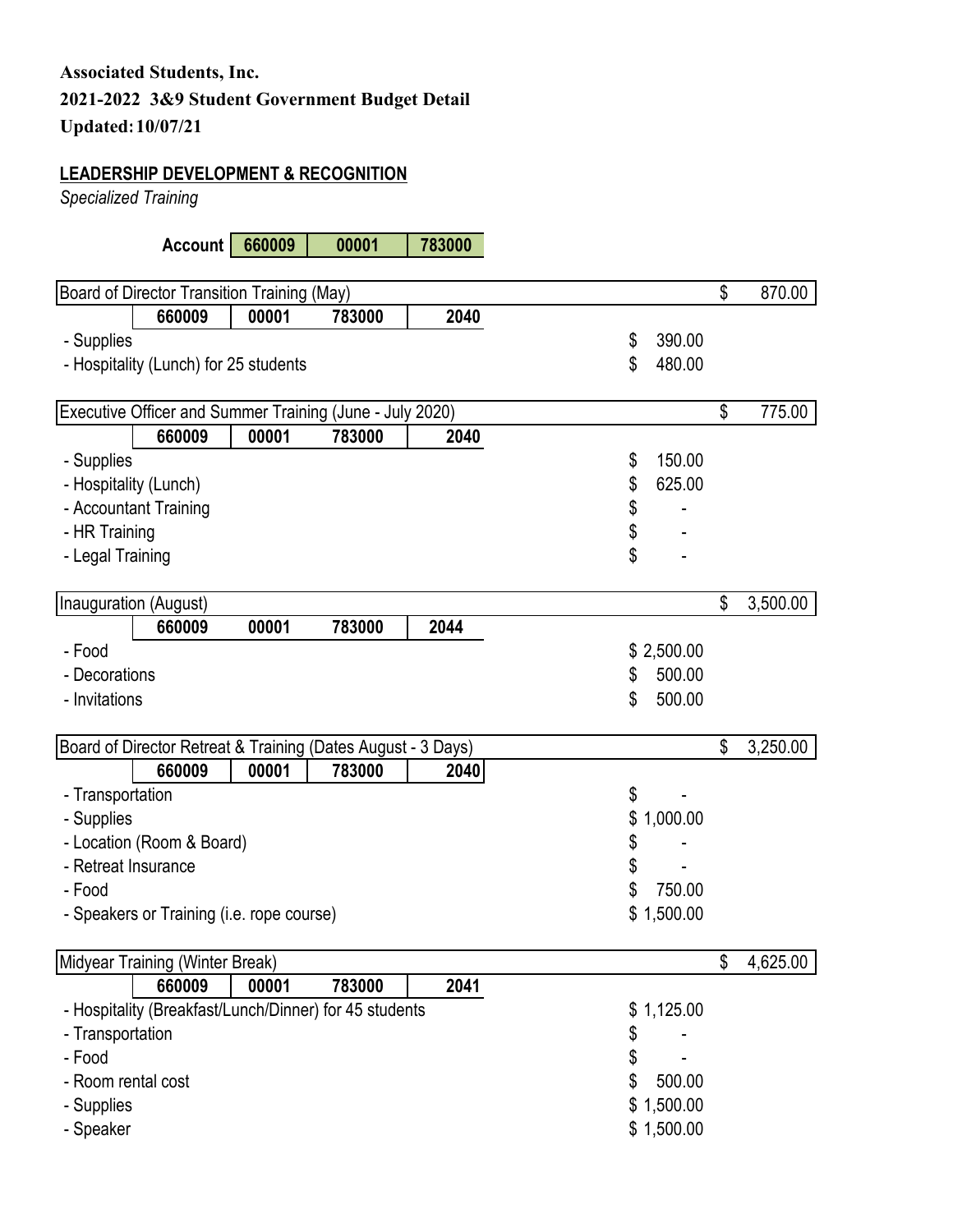## **Updated: 10/07/21**

|                             | Leadership Retreat Scholarships - (April)                        |       |                       |      |                                                                                                 |          |          | \$<br>$\blacksquare$ |
|-----------------------------|------------------------------------------------------------------|-------|-----------------------|------|-------------------------------------------------------------------------------------------------|----------|----------|----------------------|
|                             | 660009                                                           | 00001 | 783000                |      |                                                                                                 |          |          |                      |
|                             | - Registration for 10 Cal State L.A. students at \$15 per person |       |                       |      |                                                                                                 |          |          |                      |
|                             |                                                                  |       |                       |      |                                                                                                 |          |          |                      |
|                             | <b>Budget Workshop (March)</b>                                   |       |                       |      |                                                                                                 |          |          | \$                   |
|                             | 660009                                                           | 00001 | 783000                |      |                                                                                                 |          |          |                      |
|                             |                                                                  |       |                       |      |                                                                                                 |          |          |                      |
| <b>Budget Presentations</b> |                                                                  |       |                       |      |                                                                                                 |          |          | \$                   |
|                             | 660009                                                           | 00001 | 783000                |      |                                                                                                 |          |          |                      |
|                             | - Lunch (15 students @ \$15.00 per person)                       |       |                       |      |                                                                                                 | \$       |          |                      |
|                             |                                                                  |       |                       |      |                                                                                                 |          |          |                      |
| <b>CSUnity Conference</b>   |                                                                  |       |                       |      |                                                                                                 |          |          | \$<br>1,892.00       |
|                             | 660009                                                           | 00001 | 783000                | 2043 |                                                                                                 |          |          |                      |
|                             | Cal State LA, CA (7 students + 1 staff)                          |       |                       |      |                                                                                                 |          |          |                      |
|                             | - Registration (\$100 x 7 members + 1 member x \$149)            |       |                       |      |                                                                                                 | \$       | 849.00   |                      |
| - CSSA (7* \$49)            |                                                                  |       |                       |      |                                                                                                 | \$       | 343.00   |                      |
| - Van Rental                |                                                                  |       |                       |      |                                                                                                 | \$       |          |                      |
|                             | - Per diem (\$208 X 8)                                           |       |                       |      |                                                                                                 | \$       | 400.00   |                      |
| - Hotel                     |                                                                  |       |                       |      |                                                                                                 | \$       |          |                      |
|                             | - Conference Supplies (T-shirts)                                 |       |                       |      |                                                                                                 | \$       | 300.00   |                      |
|                             |                                                                  |       |                       |      | This conference will bring CSU student leaders together to receive training, develop skills and |          |          |                      |
|                             |                                                                  |       |                       |      | network with peers and professionals. The conference is most applicable to student leaders      |          |          |                      |
|                             |                                                                  |       |                       |      |                                                                                                 |          |          |                      |
|                             | End of the Year Awards (May)                                     |       |                       |      |                                                                                                 |          |          | \$<br>1,800.00       |
|                             | 660009                                                           | 00001 | 783000                |      |                                                                                                 |          |          |                      |
|                             | Dinner (50 persons x \$24)                                       |       |                       |      |                                                                                                 | \$       | 1,200.00 |                      |
| Invitations                 |                                                                  |       |                       |      |                                                                                                 | \$       |          |                      |
|                             | Awards/Plaques (50 awards @ \$10 per award)                      |       |                       |      |                                                                                                 | \$       | 500.00   |                      |
| Decorations                 |                                                                  |       |                       |      |                                                                                                 | \$       | 100.00   |                      |
|                             | General Scholarship Awards Recognition                           |       |                       |      |                                                                                                 |          |          | \$                   |
|                             | 660009                                                           | 00001 | 783000                | 2042 |                                                                                                 |          |          |                      |
|                             | - Appetizers/break package                                       |       | $(40$ persons x \$15) |      |                                                                                                 |          |          |                      |
| - Invitations               |                                                                  |       |                       |      |                                                                                                 | \$<br>\$ |          |                      |
|                             | Awards/Plaques (40 awards @ \$10 per award)                      |       |                       |      |                                                                                                 |          |          |                      |
|                             | Volunteer Initiative & Recognition                               |       |                       |      |                                                                                                 |          |          | \$<br>400.00         |
|                             |                                                                  |       |                       |      |                                                                                                 |          |          |                      |
| <b>Grand Total</b>          |                                                                  |       |                       |      |                                                                                                 |          |          | \$<br>17,112.00      |